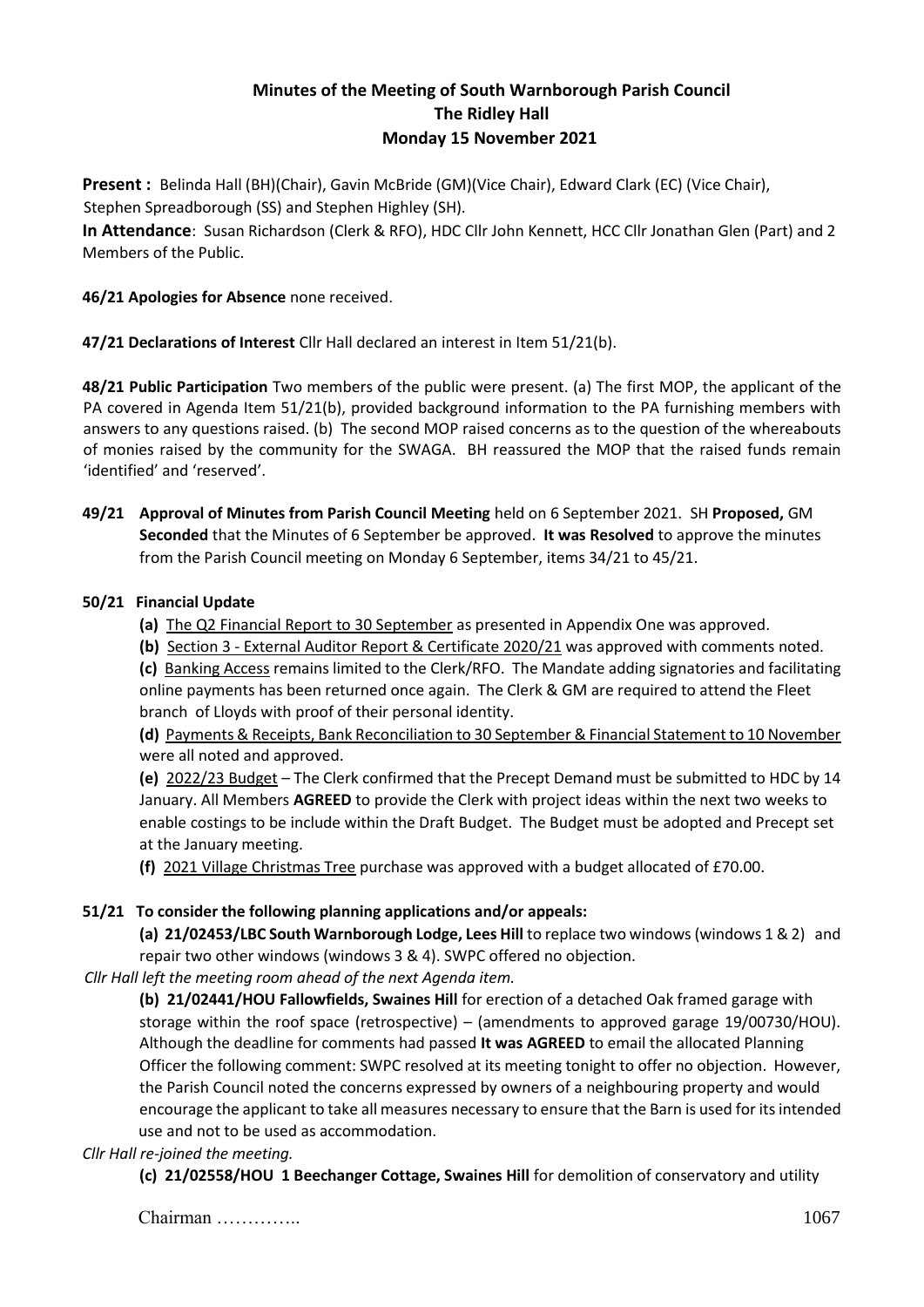room and erection of single storey rear extension. Comments by 5 November. SWPC failed to submit a comment.

**(d) 21/02664//HOU Manor Court, Lees Hill** for erection of a pool house, swimming pool and jacuzzi. **It was AGREED** to offer no objection.

**(e) 21/02762/HOU 4 Denver House, 4 Nash Meadows** for erection of a single storey rear extension. Comments by 22 November. **It was AGREED** to offer no objection.

**It was AGREED** that Planning would be added to Cllr Stephen Highley's Roles & Responsibilities. The Clerk reminded members that 'no response' to planning application emails was not acceptable indication of 'no objection'. All Cllrs must engage with all PC emails promptly and effectively more especially as the PC only physically meets every other month.

**(f) Alton Materials Recovery Facility, A31 Alton (application number 33619/007)** additional amendments to application circulated to all for additional comments by 29 November. **It was AGREED**  to submit an additional comment which SH will circulate to all for comment. **Post Meeting Note:** The following comment was submitted**:** 

"*Further to your amended email of 5 October which extended the consultation period on the above planning application to 29 November, South Warnborough Parish Council discussed the additional comments at its meeting on Monday 15th November and concluded that this did not address the concerns expressed in its previous submitted note of objection. To reiterate these were:* 

*The setting of the proposed development is a rural area including areas of high landscape and wildlife habitat value, protected in part as National Park. The development would have a significant negative impact on this area of high environmental quality. The Parish Council maintains its view that this location is not suitable for the proposed development as it cannot accommodate the works without significant and unnecessary harm to this area of North Hampshire. In addition, the Parish Council also notes and agrees with several key points that have been raised through the consultation process from other authorities, specifically: The industrial size and scale of the development is excessive in context, with its rural location and relative to the existing commercial building and that of the immediate properties within the radius of the development. The significant incremental increase in*  large HGV movements through local villages continuous through the year, will be intrusive and in *conflict with the overall desire to limit pollutant impact on the environment. It is for these reasons that the Parish Council reiterates its further objection."* 

 **(g) 20/03185/FUL Chosley Farm, Biddenden Road** for the erection of a solar photovoltaic farm. HDC's Planning Committee meeting held on 10 November approved the planning application.

 **(h) Community Benefit Fund** – An email received on 5 November from Stephanie Baker of HDC advised that, should community benefits be offered to a community by a developer on individual proposals, there is no timescale for a package to be agreed between the developer and the Parish Council. Any approach between the PC and the developer must be made outside of HDC. This email was circulated to all members. The Clerk emailed the Chosley Farm developer, DLP Planning Limited, on 9 November to open up dialogue and received a positive response on 12 November. The availability of Community Benefit Fund will be investigated further. The Clerk will work with our new Cllr Lead on planning, SH.

### **52/21 Playground/SWAGA**

**It was AGREED** that Cllrs who had attended the Playground Inspection Course would conduct weekly inspections of the playground equipment. The Clerk confirmed that, within the Contract with Eibe Play Limited, quarterly inspections and reports will be generated by them. **Post Meeting Note**: The first inspection is scheduled for 17 December. Upon receipt a Risk Assessment Schedule will be created for use by Cllrs conducting the weekly inspections.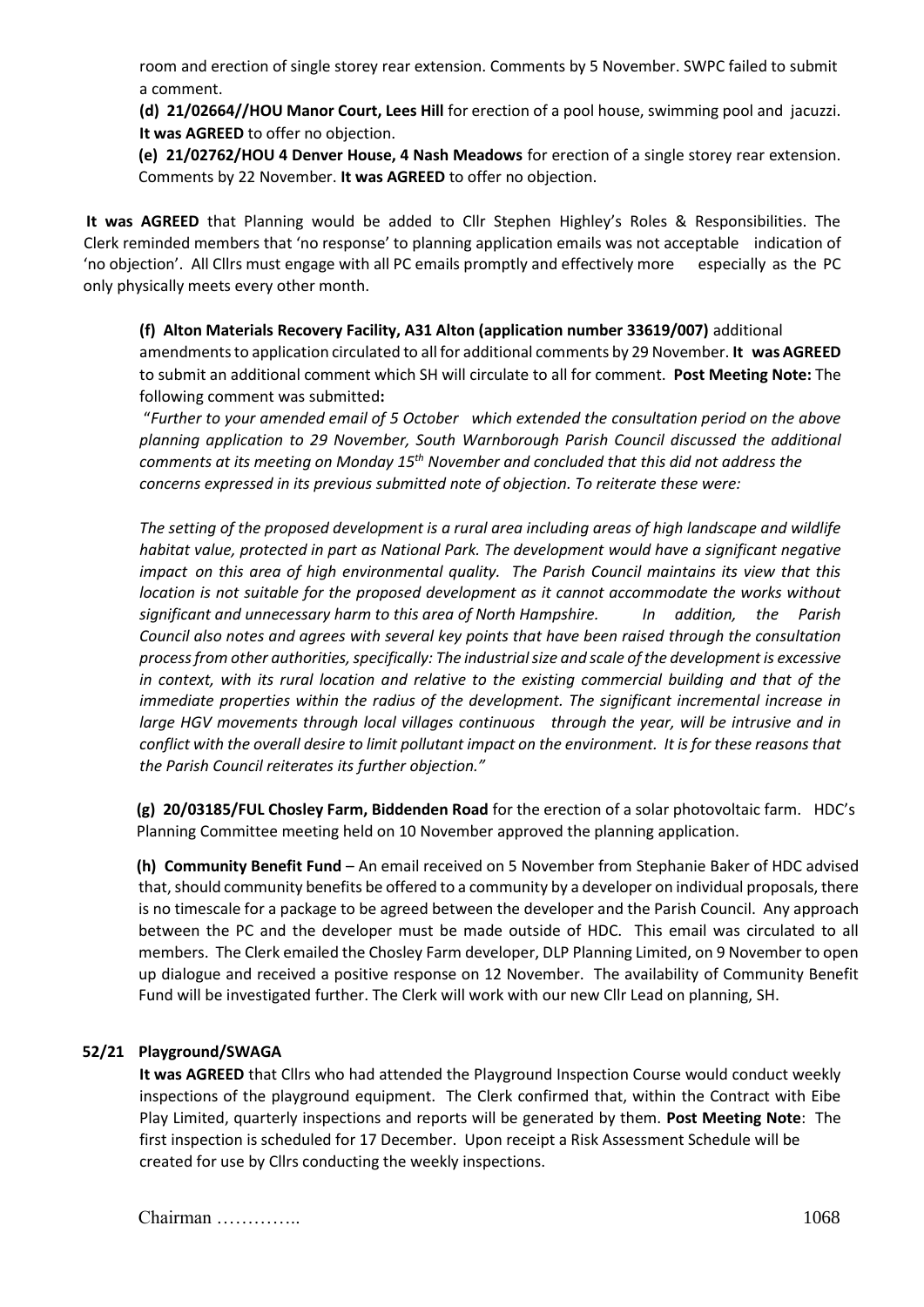**It was AGREED** to purchase new signage, £288.00 plus V.A.T., as recommended in the post installation inspection. The signage will be displayed at the Main Entrance to the ground and at the entrance to the MUGA.

**It was AGREED** to engage with the Lengthsman regarding (a) overhang tree management near to the high-wire (b) reinstatement of the left wall at the SWAGA entrance (c) mound regress and grass seeding around the 'tunnel' play station. **Post Meeting Note:** The Clerk met with the Lengthsman his quotation is awaited. The work to the tunnel 'mound' is scheduled for Spring 2022.

### **53/21 Highways Update**

**(a) Village Gates** -The latest email, dated 12 November, received from Kevin Hyde, Senior Traffic Engineer of HCC circulated to all offers some alternative recommendations relating to the gate width, positioning etc. SH recommended that he and GM review the HCC's final proposal aligning with their post site visit report after which an email will be circulated to all, including the Clerk, with their recommendations. As soon as the final Project is agreed by all the costings can be included in the 2022/23 budget and re-engagement with the local company who have very kindly offered community project funding.

**(b) SID -** The functioning of the SID remains uncertain. Some members report that the battery may be failing, despite a new battery being purchased in March of 2021. The Clerk advised that Long Sutton & Well have the same SID and it might be possible for one of their batteries to be fitted to the SWPC SID to test the battery viability or identify whether some other malfunction requires attention. GM offered to inspect the SID and refer back to the Clerk. The Clerk also confirmed that Highways, in pulling together the Village Gates Project', have offered to install additional SID posts should they be of benefit.

**(c) Bus Shelter** - SH advised colleagues that he had been in touch with a 'tree specialist' who can advise and possibly offer a counter opinion on tree root disturbance to that of HDC's Tree Officer, which may facilitate the 'bank siting' for the proposed new bus shelter. The option of building out into the layby, offered thus far, is unsatisfactory to all. The Clerk provided SH with contact details of Adam Craig, HCC's Passenger Transport & Infrastructure Officer with whom she has been liaising.

- **54/21 Footpath Update** no update.
- **55/21 Defibrillator Update** the Pro Forma invoice, approved earlier, ordering replacement pads can now be actioned. Clear sight of the Parish defibrillator remains a concern.
- **56/21 Lengthsman Update** the Clerk will meet with the Lengthsman to discuss the tasks noted within above Item 52/21 together with replenishment of stones to the village steps at Lees Hill as raised by a parishioner back in August. **Post Meeting Note:** Quotation awaited.
- **57/21 Website** this item was missed so will appear on the January 2022 Agenda.

# **58/21 To confirm date and location of next meeting**

The next meeting will be held on Monday, 27 January 2022  $\omega$  7.30 p.m. in Ridley's Hall.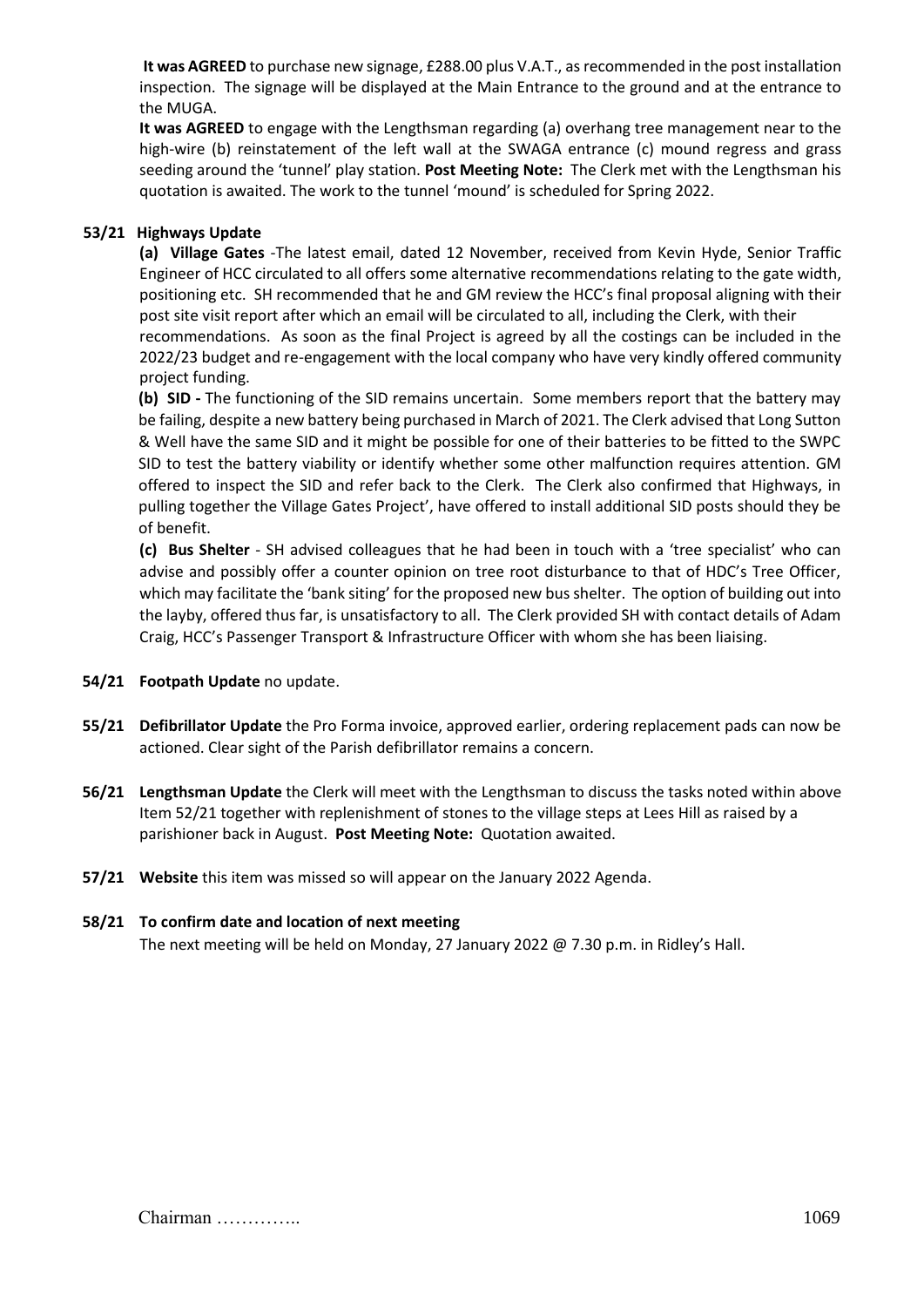# **APPENDIX ONE** – Agenda Item No. 50/21(a)

|                                                                               |               | SOUTH WARNBOROUGH PARISH COUNCIL                                 |                                |       |           |
|-------------------------------------------------------------------------------|---------------|------------------------------------------------------------------|--------------------------------|-------|-----------|
|                                                                               |               |                                                                  |                                |       |           |
|                                                                               |               | <b>SUMMARY RECEIPTS &amp; PAYMENT ACCOUNT</b>                    |                                |       |           |
|                                                                               |               | 2nd QUARTER ENDED 30 SEPTEMBER 2021                              |                                |       |           |
| Annual                                                                        | Actual-v-     |                                                                  | Figures shown exclusive of VAT |       |           |
| <b>Budget</b>                                                                 | <b>Budget</b> | <b>RECEIPTS</b>                                                  | £                              |       | £         |
|                                                                               |               |                                                                  |                                |       |           |
| 30,418.00                                                                     | 100%          | Precept                                                          |                                |       |           |
| 25.00                                                                         | $0\%$         | <b>Bank Interest</b>                                             |                                |       |           |
| 7,000.00                                                                      | 14%           | Other                                                            | 640.59                         |       |           |
| 250.00                                                                        | 404%          | <b>VAT</b>                                                       |                                |       |           |
| 37,693.00                                                                     |               | <b>TOTAL RECEIPTS</b>                                            |                                |       | 640.59    |
|                                                                               |               | <b>PAYMENTS</b>                                                  |                                |       |           |
|                                                                               |               |                                                                  |                                |       |           |
| 6,006.00                                                                      | 51%           | Net Salaries & Allowances (Quarter Two)                          | 1,365.00                       |       |           |
| 400.00                                                                        | 18%           | Clerk's Expenses Net VAT (Quarter Two)                           |                                |       |           |
| 100.00                                                                        | 0%            | Administration                                                   | $\overline{\phantom{0}}$       |       |           |
| 125.00                                                                        | 110%          | Chairman's Allowance                                             | 138.00                         |       |           |
| 22,000.00                                                                     | 0%            | Repairs & Maintenance                                            |                                |       |           |
| 800.00                                                                        | 135%          | Insurance Premium                                                |                                |       |           |
| 1,000.00                                                                      | 0%            | Grants & Donations: Fete Donation                                |                                |       |           |
| 250.00                                                                        | $0\%$         | S <sub>137</sub>                                                 |                                |       |           |
| 250.00                                                                        | $0\%$         | Training                                                         | $\overline{a}$                 |       |           |
| 125.00                                                                        | 0%            | <b>Hall Hire</b>                                                 | $\overline{\phantom{a}}$       |       |           |
| 500.00                                                                        | 40%           | <b>Audit Fees</b>                                                |                                |       |           |
| 150.00                                                                        | 190%          | Subscriptions                                                    |                                |       |           |
| 250.00                                                                        | 0%            | Website                                                          |                                |       |           |
| 3,800.00                                                                      | 65%           | <b>Grounds Maintenance</b>                                       | 1,152.00                       |       |           |
| 1,575.00                                                                      | 21%           | Playground & SWAGA Costs                                         | 86.00                          |       |           |
| 800.00                                                                        | 91%           | Misc/Other inc. Election Expenses                                | 674.99                         |       |           |
|                                                                               |               |                                                                  |                                |       |           |
| 250.00<br>38,381.00                                                           | 61%           | VAT on Payments                                                  | 152.20                         |       |           |
|                                                                               |               | <b>TOTAL PAYMENTS</b>                                            |                                |       |           |
|                                                                               |               |                                                                  |                                |       | 3,568.19  |
|                                                                               |               |                                                                  |                                |       |           |
|                                                                               |               |                                                                  |                                |       |           |
|                                                                               |               |                                                                  |                                |       |           |
|                                                                               |               | BALANCE BROUGHT FORWARD on 01/06/21                              |                                |       | 84,447.62 |
|                                                                               |               | <b>ADD</b> Total Receipts (as above)                             |                                |       | 640.59    |
|                                                                               |               | <b>LESS</b> Total payments (as above)                            |                                |       | 3,568.19  |
|                                                                               |               | <b>Balance Carried forward 30/09/21</b>                          |                                |       | 81,520.02 |
|                                                                               |               |                                                                  |                                |       |           |
|                                                                               |               | These cumulative funds are represented by:                       |                                |       |           |
|                                                                               |               |                                                                  |                                |       |           |
|                                                                               |               | Current Account Balance (per statement)                          | 70,481.95                      |       |           |
|                                                                               |               | Burial Account (per bank statement)                              | 3,549.01                       |       |           |
| NS&I Account (per bank statement)<br>6,150.56                                 |               |                                                                  |                                |       |           |
| SWAGA Account (per bank statement)<br>1,338.50<br>Less: Cheques not presented |               |                                                                  |                                |       |           |
|                                                                               |               |                                                                  |                                |       |           |
|                                                                               |               |                                                                  |                                |       | 81,520.02 |
|                                                                               |               |                                                                  |                                |       |           |
|                                                                               |               |                                                                  |                                |       |           |
| Susan Richardson                                                              |               |                                                                  |                                |       |           |
|                                                                               |               | Responsible Finance Officer for South Warnborough Parish Council |                                | Date: | 11.11.21  |